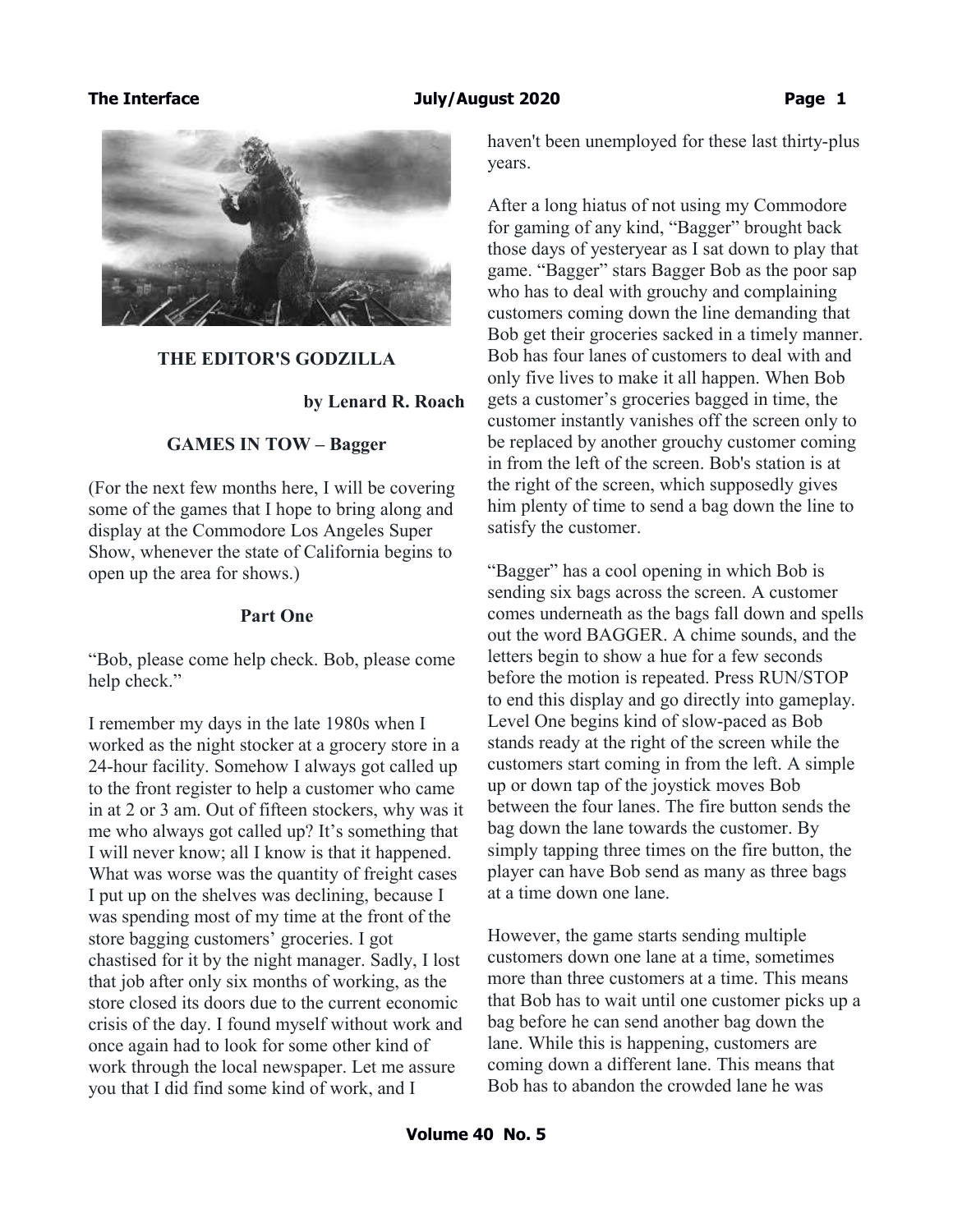attending so he could deal with the next lane. The lane-jumping continues until Bob either ends the level and moves onto the Level Two (or to the next level), or a customer reaches Bob without getting a bag and thus Bob loses a life. Each time Bob satisfies a customer, he scores.

Now let's add a little more difficulty to the game. As Bob is bouncing between lanes trying to give great customer service, some generous client decides to send Bob a tip which goes down the lane moving at twice the speed of the customers or the bags. Bob must pick up the tip before it reaches the end of the lane or else he loses a life. If Bob does pick up the tip, he scores. Sometimes these tips work out for him; as he gets the tip, he can also launch a bag down the lane to give to the next customer.

There is no GAME OVER display in "Bagger." When the player loses the last life, the game instantly goes back to Level One, and the player starts over again. No break.

"Bagger" becomes a fast-paced, hard-to-play, hand-eye coordination game full of action which can get the blood pumping and ups the frustration level of the player. However, I do have a gripe or two against the game. First of all, when it comes to going forward from level to level, the player never knows when this action will take place. The internal timer of the computer is in total control of that function; there is no display on the screen to let you know when the level is over, i.e., when the player will be moving on to the next level. There are times when the player will just start a level, and the next moment the computer flips to the next level. Also, let's not forget, as the player progresses from level to level, the speed of the game also increases. Soon customers are coming down the lanes at a great speed and the tips are moving at even a greater speed, and it's up to the player to keep pace. Soon the player gets confused and launches a bag down an empty lane. If that bag reaches the left side of the screen

without being picked up by a customer, the player loses a life. This is easy to do as the bags start keeping pace with the movement of the customers.

Last, there is a quirk in the game when sometimes Bob is just standing still waiting for the round to start. The chime will go off, and Bob will automatically send a bag down the lane he is standing on. This can be a good thing as a customer will pick up the bag and the player scores from the error. Other times the bag reaches the left side of the screen, and the player loses a life. It's a 50/50 chance that really does pay off more than the player loses.

"Bagger" was a game that came as a type-in computer program found in one of the more popular Commodore magazines of the day, as will be the rest of the games that I will be reviewing in this series of upcoming articles. Like I said at the beginning, I will be bringing a copy of this game with me to the Los Angeles show as soon as we can find out when the show is happening. Be sure to come to my table and see this game on display on the Commodore 64.

## **MONTHLY MEETING REPORTS**

# **by Robert Bernardo & Dick Estel**

No meetings yet! Can be blame the government for this one? Not sure. Keep you eyes right here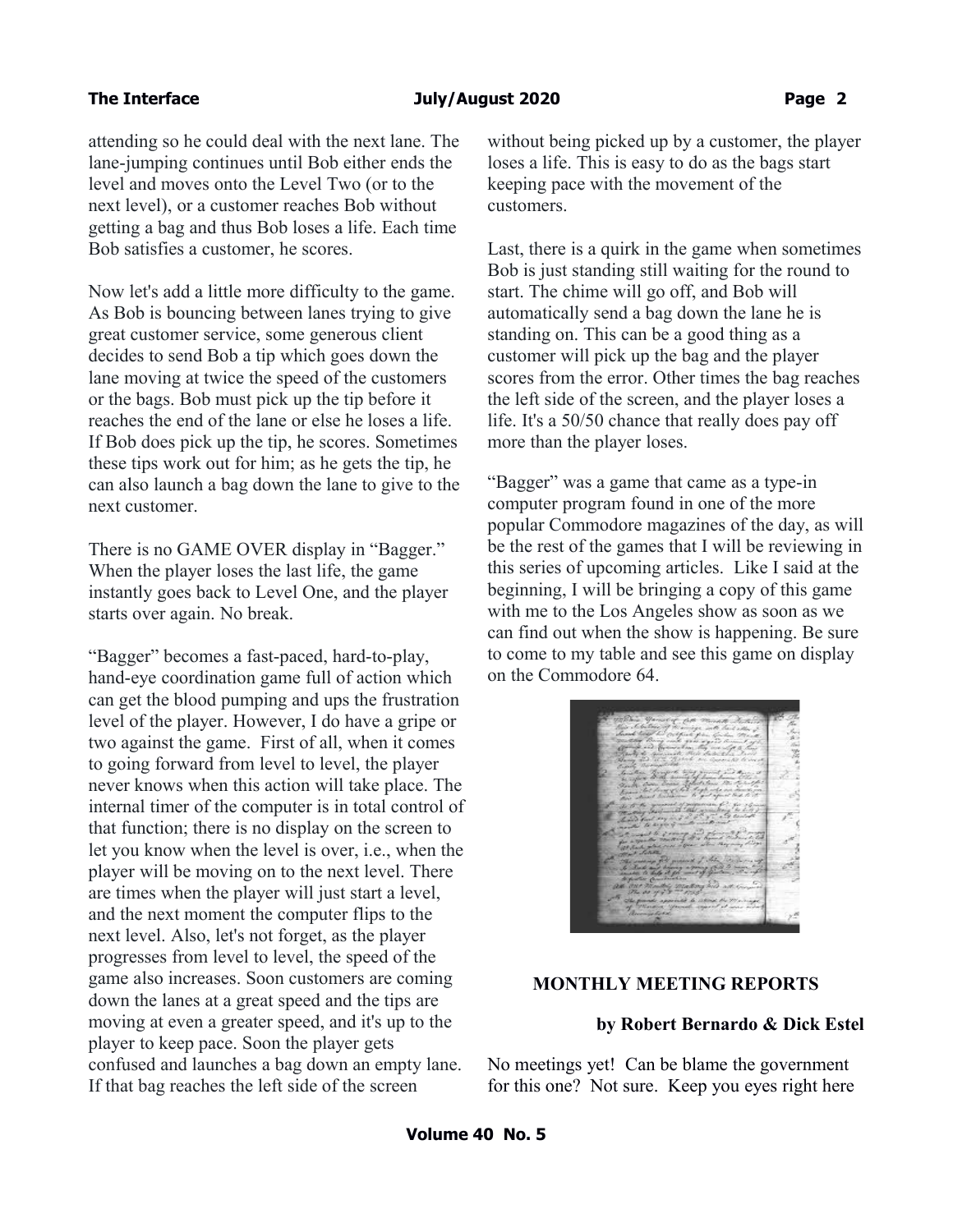for more news as this pandemic continues to hamper our Commodore get-togethers.

# **THE 5 GREATEST HOME COMPUTERS –**

## **RANKED**

(edited from the original Guardian article found at

[https://www.theguardian.com/games/2020/sep/07/](https://www.theguardian.com/games/2020/sep/07/the-20-greatest-home-computers-ranked) [the-20-greatest-home-computers-ranked](https://www.theguardian.com/games/2020/sep/07/the-20-greatest-home-computers-ranked) )

5. Apple II (1977)



Attracted a burgeoning generation of coders … firing up an Apple IIE 1983 model. Photograph: Zuma Wire Service/Alamy

While the UK had the BBC Micro, the US had the Apple II, a serious, highly expandable, multipurpose home computer, which was accessible enough to attract a burgeoning generation of game coders. It was the first major computer to ship with BASIC in ROM, colour graphics and up to 48k of RAM, and its successors kept refining the specs to maintain its popularity. As for games? Lode Runner, Choplifter, Prince of Persia, Castle Wolfenstein, Ultima, John Madden Football … they all made their debut here.

4. ZX Spectrum 48K (1982)



People's choice … Sinclair ZX Spectrum Photograph: Alamy

The people's choice, the gaming platform of the everyman, [Sinclair'](https://www.theguardian.com/technology/clive-sinclair)s 48K Spectrum, with its rubber keys, strange clashing visuals and tinny sound was absolutely pivotal in the development of the British games industry. From Jet Set Willy and Horace Goes Skiing to Knight Lore and Lords of Midnight, it drew the absolute best from coders, many of whom would go on to found the country's biggest studios.

### 3. [Commodore 64](https://www.theguardian.com/games/2019/dec/19/the-c64-review-precise-replica-80s-gaming) (1982)



Revolutionary … the Commodore C64. Photograph: Interfoto/Alamy

With its huge 64KB of RAM, vibrant colourful visuals (including hardware-supported sprites and scrolling), and revolutionary SID sound chip, the C64 was the most powerful and multi-faceted games machine of its era. It could handle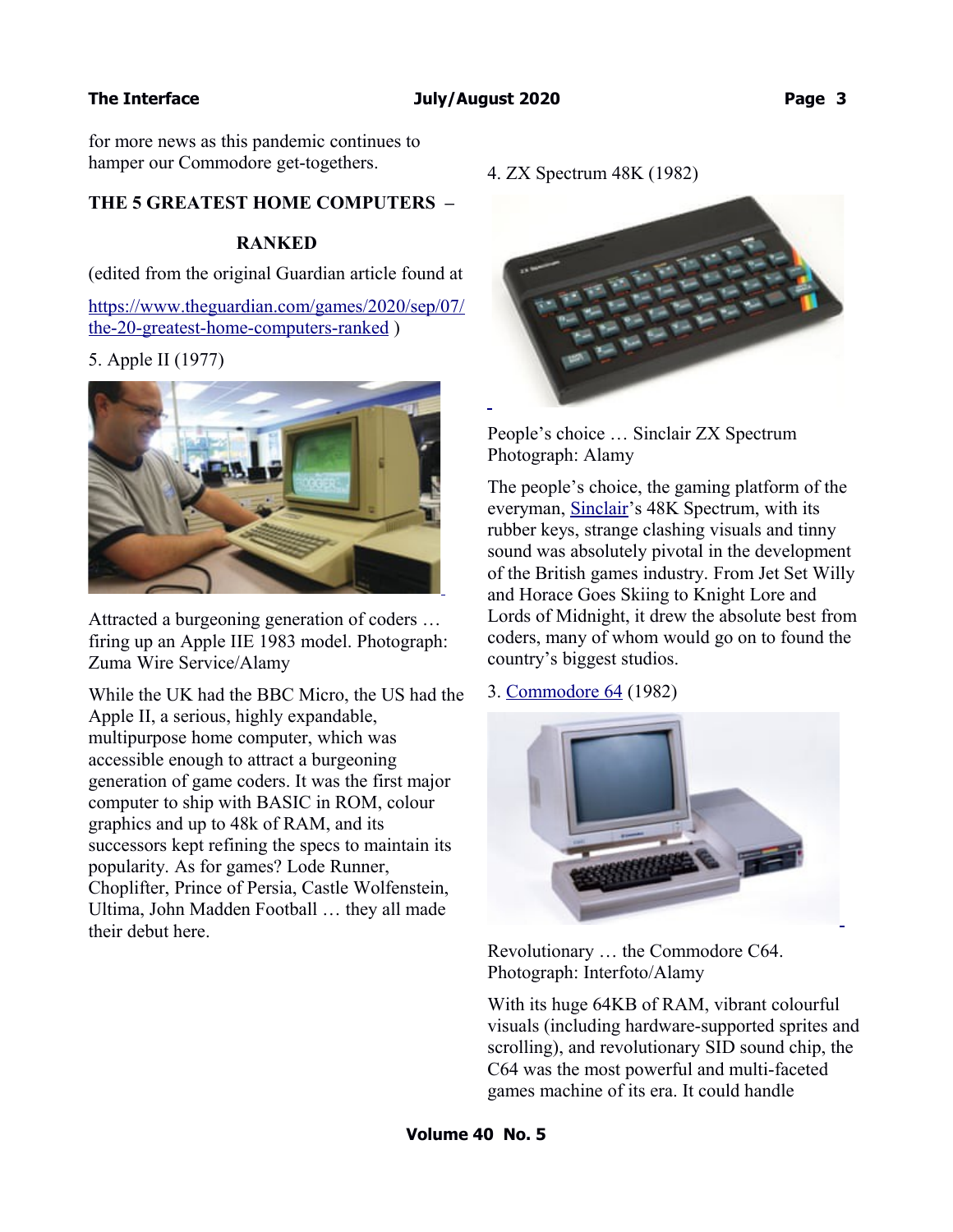everything from arcade conversions (Bubble Bobble, Green Beret) to experimental puzzle games (Sentinel, Hacker, Frankie Goes to Hollywood) to brilliant multiplayer sports sims (every Epyx [Games](https://www.theguardian.com/games) title), and coders kept finding new depths throughout its 20 million-selling lifespan.

2. Commodore Amiga (1985)



Rich adventures … Commodore Amiga 500. Photograph: Felix Choo/Alamy Stock Photo

The last, truly great, gaming home computer before the dominance of the PC and the 32-bit games consoles, the Amiga saw an explosion of creative talent with studios such as Sensible Software, LucasArts, DMA Design, Bitmap Brothers and Psygnosis creating complex, visually rich adventures and opening up new game design conventions and ideas that stand today. It also inspired a vast [demo scene](https://ada.untergrund.net/) of underground coders and artists, many still creating work today.

# 1. IBM PC (1981)



IBM developer David Bradley, a 5150 computer, and DOS floppy disk. Photograph: Bob Jordan/AP

Fighting through the myriad competitors of the 1980s, the x86-based PC is now inarguably the dominant computer platform for games. The original IBM 5150 was expensive at \$1,565, but its open architecture and adoption of MS-DOS allowed multiple third-party manufactures to build cheap clones and establish a technological standard. [IBM](https://www.theguardian.com/technology/ibm) may have lost control of the PC industry years ago, but its decision to use off-theshelf components and to publish the technical reference manuals behind its technology are why you're playing on a generic PC and not the ZX Spectrum 16GB.

[If you bought a Commodore PC, that would be all right for some users!]

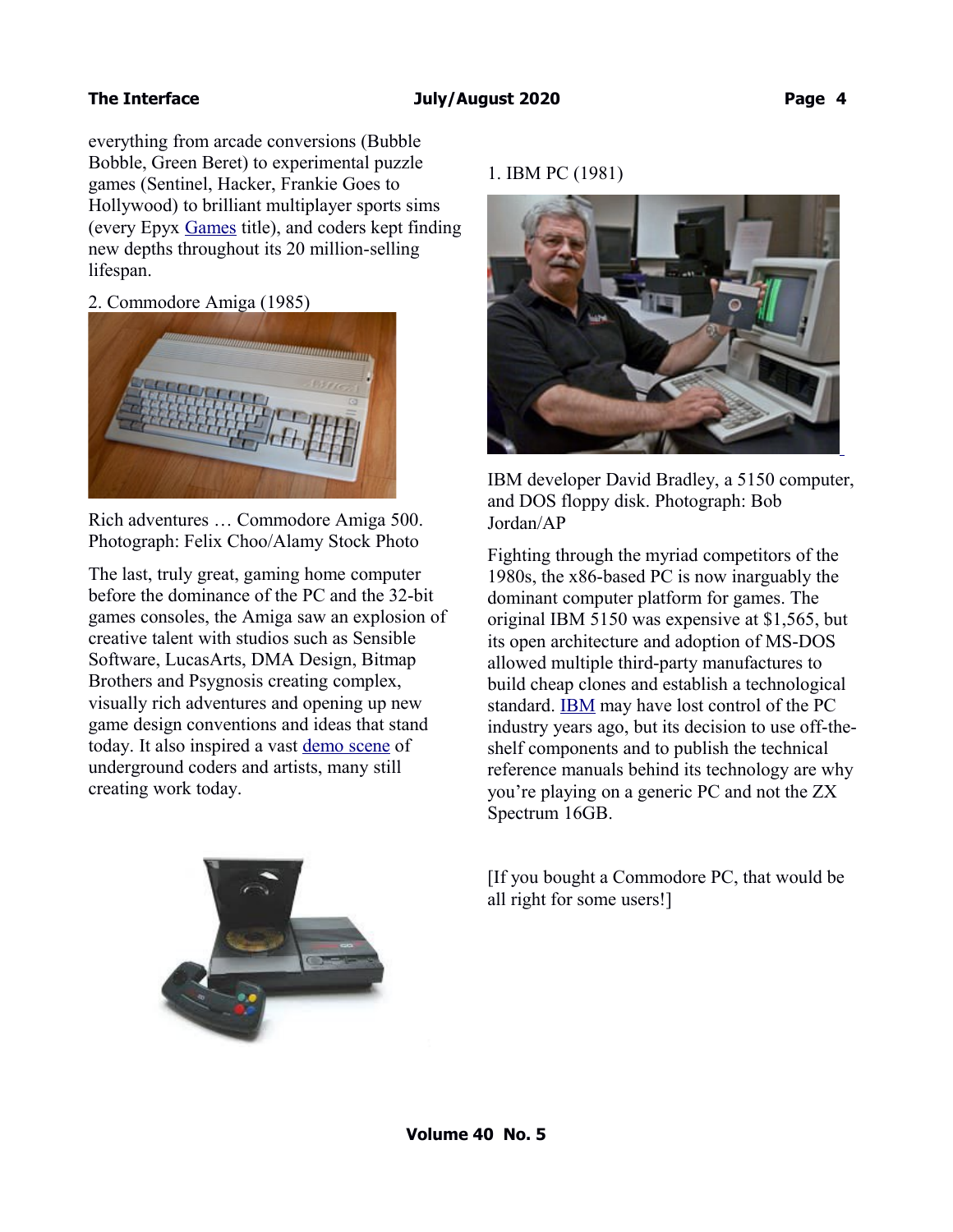# **VOLLEY FOR TWO**

# **A new game joins the select club of games exclusively for the Commodore 128**

By Guest Writer [Paulo](https://vintageisthenewold.com/author/pgarcia_3071-v/)



It is not every day that we have a Commodore 128 release, so I am very excited about **Volley for Two**, an action-packed volleyball game for two players created by Jonas Hultén (Programming), Anders Larsson (Graphics), and Mikkel Hastrup (Music and SFX). Make sure to read Jonas' interview below!

Inspired by the old DOS game Arcade Volleyball from 1987, **Volley for Two** presents a colourful interface where the two players will play a street volleyball match. The game's great attraction is the ball physics, which is very close to what you would see with a real volleyball.

I had the opportunity to play the game already at length. Since it is a two-player game only, I asked my son to help me feel the gameplay and, at the same time, prepare the footage for the YouTube video. I confess we played way more needed for

this article and the video, because the game is really enjoyable.

For the first matches, you will most likely drop the ball too often, as it takes some time to get used to the player movements and understand the ball reaction to them. The players move sideways a bit too fast, almost with a sliding feeling, so the players will [have to] consider that when preparing to receive the ball and making the counter-attack.

The player serving the ball can only touch it once to send it to the other side. The receiver can touch the ball three times before returning the ball to the other side. Either way, if you exceed the limit, it will be a fault, and the point goes to the other player.

There are two difficulty levels: **high** and **low**. The only noticeable difference is that the ball is less bouncy and more predictable with the low settings. I've found playing in high to be more fun, and actually, I think my son and I did better while playing in this setting. As a separate option, you can also select between single or double jump.

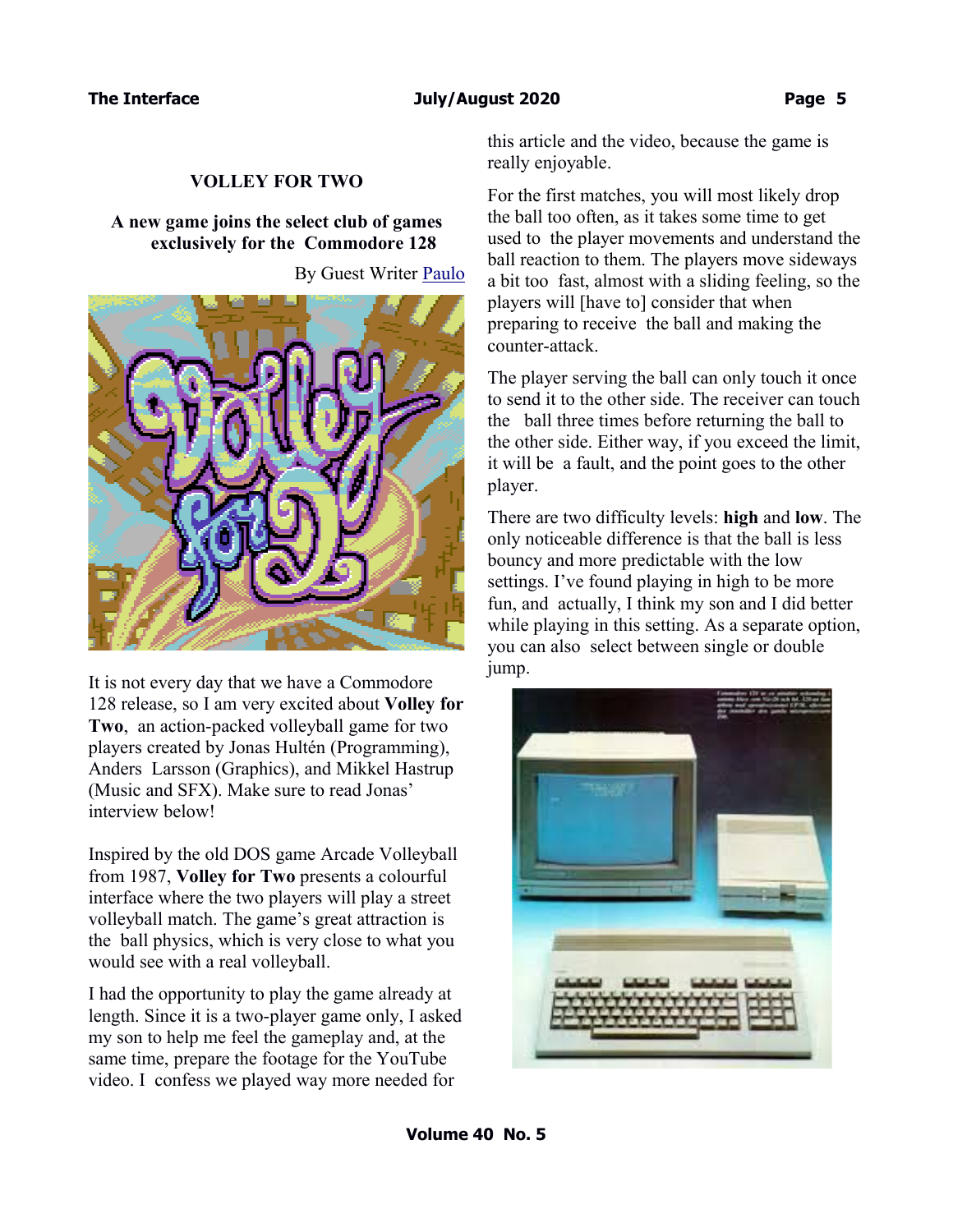The graphics created by **Anders Larsson** are simply amazing, showing a very elaborate background of a city that, although mostly static, comes to life with small moving objects, like the helicopter at the top of one of the buildings. The two players are also well designed with good animation and faces, depending on what is happening.



There are two, game music [compositions], one for the intro screen and another one during the matches. **Mikkel Hastrup** has nailed both of them, for they are fun to listen to and uplifting. The in-game one is my favourite with a bass-like beat that really puts you in the game. The sound effects are also fascinating, as they play when the ball bounces and highlights the messages displayed at the top.

**Volley for Two** makes use of the Commodore 128 second screen to display the scores. The regular 40-column screen is enough for the game, as the second screen was created to be used in live tournaments to show the scores on the big screen.

Another feature of the game that uses the superior C128 capabilities is the replay that shows the last moments that led to the score. If your C128 has an expansion like REU, SuperCPU, or GeoRAM, you will be able to enable the extended replay. If you are using the x128 (Vice) emulator, only the GeoRAM should work. If you don't have such expansions, don't sweat, because the game can be played on a regular Commodore 128, and it can use either the joystick or keyboard.



I've talked to Jonas Hultén and asked some questions that he was kind enough to promptly answer.

**ViTNO:** Why a Commodore 128 game? Do you have a personal experience with the machine back in the day?

**Jonas:** My first computer was a Commodore 64 so I don't have that personal history with the machine actually. I think I got my first C128 machine from my brother long ago, who had several. It was a C128 DCR, which is the best option in my opinion. A sturdy, separate keyboard and no fan. I roughly knew what the machine could do at the time, but I realized that there's a lot to be learned about the machine when I actually started tinkering with it a couple of years ago.

Thanks to Robert Bernardo, who drove very far in his car to meet up in San Fransisco in 2017 to sell me his NTSC C128, I'm also able to do NTSC testing on real hardware. This game would never have worked properly without this, since the current C128 emulators aren't emulating REU and SuperCPU properly on the C128.

**ViTNO:** How is the game developed? Machine language? Are you are a developer by trade or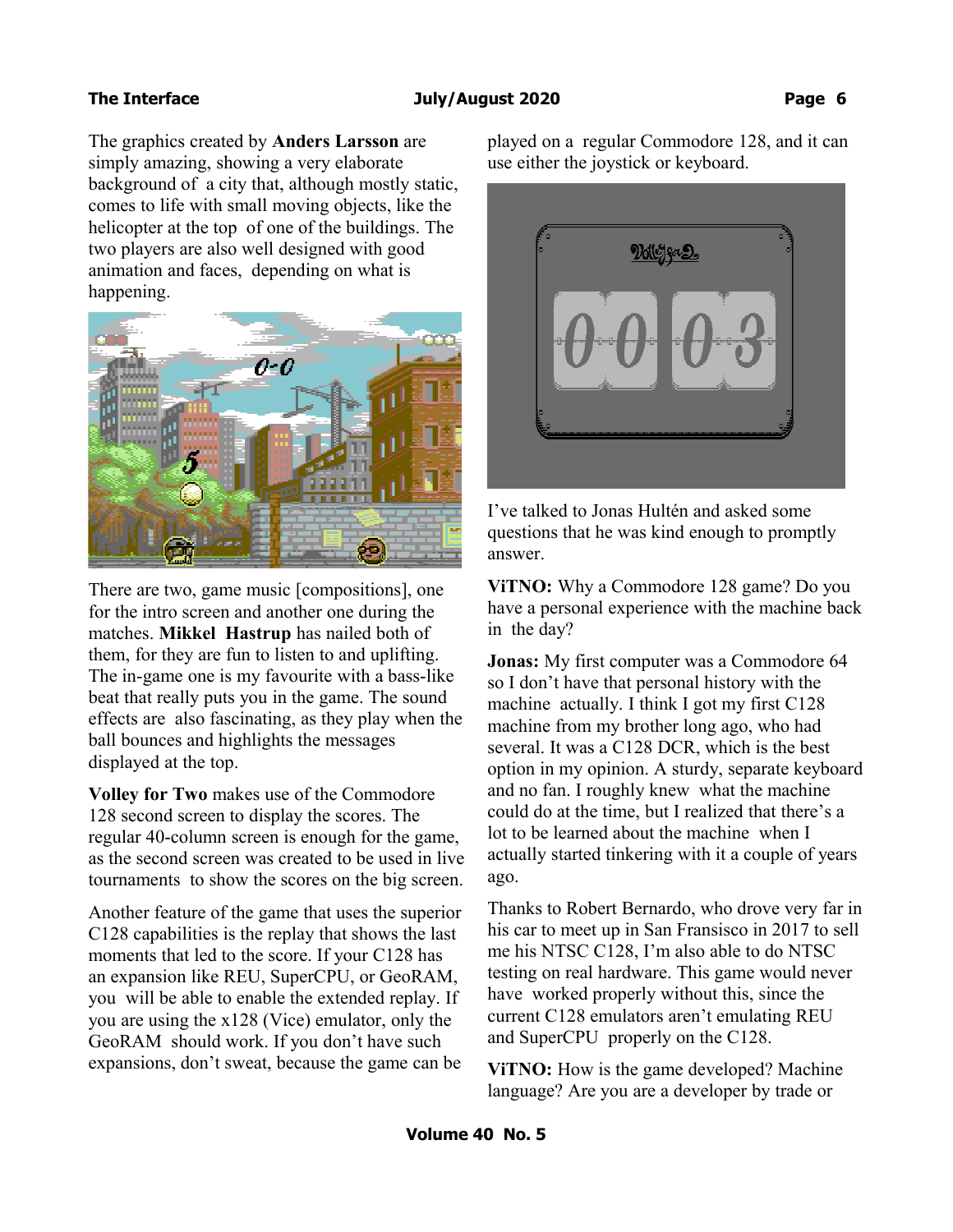[do] you limit your programming skills to the 8bit machines?

**Jonas:** It's all written in assembler, except for the BASIC line that starts the game. I have a setup where I'm writing the code in Sublime Text, launch a modified version of the VICE emulator for quick test iterations, and I have a user port transfer solution through a Raspberry Pi to make the C128 accessible from the network. A custom internal function EPROM in the C128 makes it possible to boot straight into a file serving mode to allow me to transfer and quickly start the game on the real machine as well.

I work at Fatshark in Stockholm as a professional game developer, and I do 8-bit programming in most of my spare time.

**ViTNO:** How are you using the C128 exclusive features for the game? Would be possible to port it back to a C64 for example?

**Jonas:** The C128 is clearly a superior machine. To make the game run on a C64, some things would have to be sacrificed. Just as you would need to sacrifice something to make a C64 game run on a Vic20.

C128 features specifically used in this game are more memory, faster CPU, dual screens, more keys, dual-colour memory, and auto-booting. It also used the ability to move the stack area, but this was removed due to a problem with how the SuperCPU memory-mirroring works.

**ViTNO:** I see you are the programmer, and you partnered with Anders Larsson and Mikkel Hastrup. How did you guys find each other? How was the process to discuss graphics/music with the gameplay?

**Jonas:** I and Mikkel met the first time at a demoparty; I think it was Gubbdata in Lund. We didn't talk about collaborating at first. He had done music for several high-quality releases, but it took a couple of years before we started talking about making something together. The game had

programmer art for a long time before I asked Anders, who was also working at Fatshark, if he would be interested in helping out with the graphics. He hadn't done any VIC-II or VDC graphics prior to this game, so he had to learn everything about the hardware limitations from scratch! I'm very happy with the end result.

When they entered the project, there was already a playable game with programmer art and no sound or music. We started a Signal chat and posted our advancements and gave feedback directly on everything. They provided music, sounds, and graphics while I posted playable builds where they could see the result.

Anders posted some ideas for the game's theme at first and, after a few iterations, the street basketball idea was selected. Then it was all about the hardware limitations – which colours, how many, the pixel resolution, aspect ratios, and all that. Then he started producing graphics. He posted PNG images, and I had scripts that cut those into the sprite and bitmap data that the game uses. I was very impressed with the speed at which he developed skills to produce really highquality graphics within the limitations.

Mikkel worked in a modified version of Goat Tracker and posted the effect and music files for me to put into the game every now and then. He was very thorough and was so good at finding details in the game that needed attention. He influenced both the game design and audio and made me rewrite things to make the experience better. The game wouldn't have been the same without him.

[Robert Bernardo did some testing for **Volley for Two** on his SuperCPU. He also proofed the English on the Help screens, cleaning up the punctuation, fixing the sentence structures, and adding missing vocabulary.]

**ViTNO:** Any future plans? Something else for the C128?